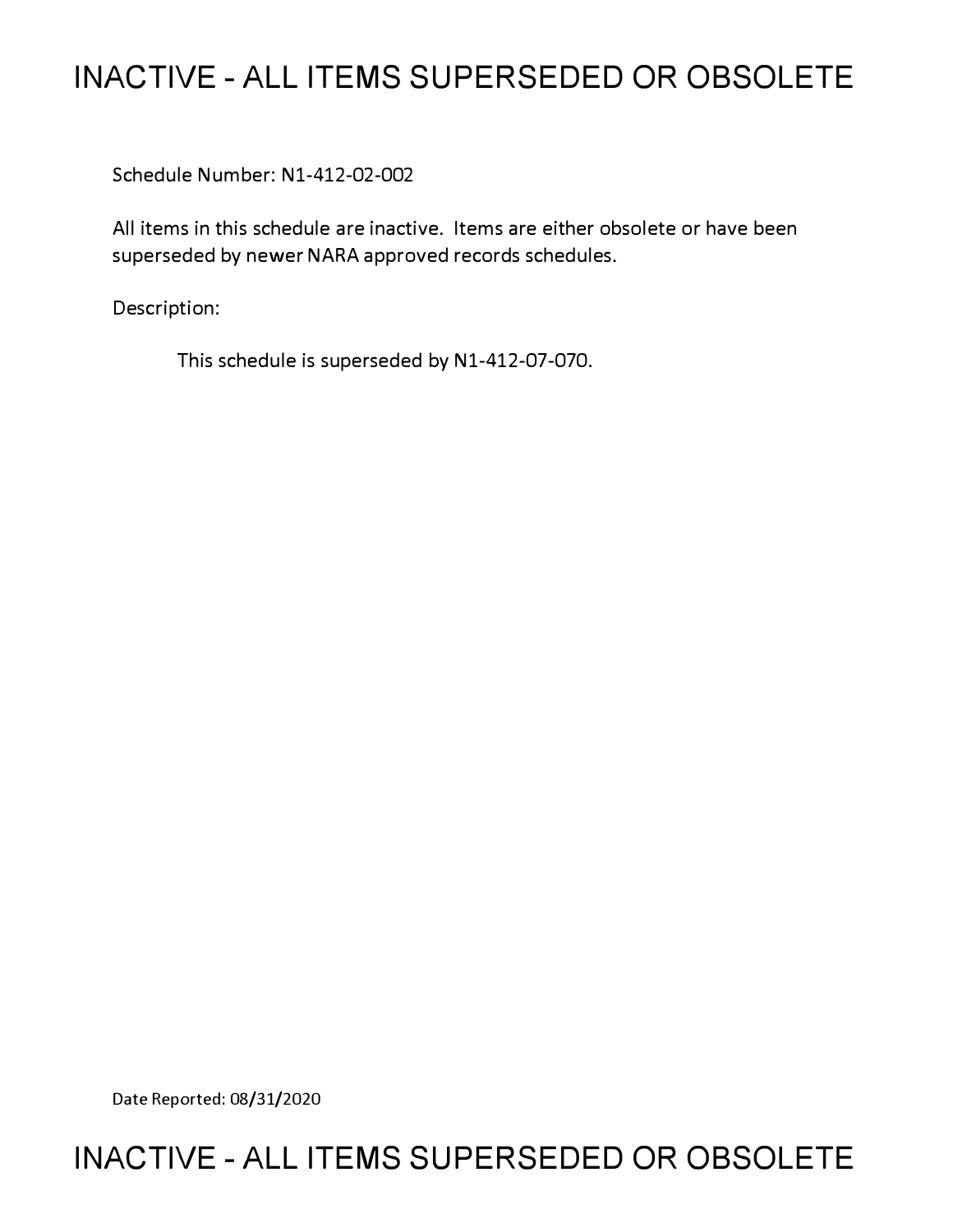|  |               | WML |  |
|--|---------------|-----|--|
|  | referenced to |     |  |

|                                                                                                                                                                                                                           |                                                         | 5.                                                                                                                                  |                                       |
|---------------------------------------------------------------------------------------------------------------------------------------------------------------------------------------------------------------------------|---------------------------------------------------------|-------------------------------------------------------------------------------------------------------------------------------------|---------------------------------------|
| <b>REQUEST FOR RECORDS DISPOSITION AUTHORITY</b>                                                                                                                                                                          | <b>LEAVE BLANK (NARA use only)</b><br><b>JOB NUMBER</b> |                                                                                                                                     |                                       |
| (See Instructions on reverse)                                                                                                                                                                                             | <u>711–412-02-2</u>                                     |                                                                                                                                     |                                       |
| TO. NATIONAL ARCHIVES and RECORDS ADMINISTRATION (NIR)                                                                                                                                                                    | DATE RECEIVEL                                           |                                                                                                                                     |                                       |
| WASHINGTON, DC 20408                                                                                                                                                                                                      | $2 - 22 - 2002$                                         |                                                                                                                                     |                                       |
| 1 FROM (Agency or establishment)                                                                                                                                                                                          |                                                         | NOTIFICATION TO AGENCY                                                                                                              |                                       |
| <b>Environmental Protection Agency</b>                                                                                                                                                                                    |                                                         |                                                                                                                                     |                                       |
| 2 MAJOR SUBDIVISION<br>Office of Inspector General                                                                                                                                                                        |                                                         | In accordance with the provisions of 44<br>U.S.C. 3303a the disposition request,                                                    |                                       |
| 3. MINOR SUBDIVISION                                                                                                                                                                                                      |                                                         | including amendments, is approved except<br>for items that may be marked "disposition<br>not approved" or "withdrawn" in column 10. |                                       |
| Office of Inspection General                                                                                                                                                                                              |                                                         |                                                                                                                                     |                                       |
| 4 NAME OF PERSON WITH WHOM TO CONFER                                                                                                                                                                                      | <b>5 TELEPHONE</b>                                      | <b>DATE</b>                                                                                                                         | <b>ARCAIVIST OF THE UNITED STATES</b> |
|                                                                                                                                                                                                                           |                                                         |                                                                                                                                     |                                       |
| Chris O'Donnell                                                                                                                                                                                                           | 202-260-1324                                            | 8-22-07<br>'V the                                                                                                                   |                                       |
| <b>6 AGENCY CERTIFICATION</b>                                                                                                                                                                                             |                                                         |                                                                                                                                     |                                       |
| I hereby certify that I am authorized to act for this agency in matters pertaining to the disposition of its records                                                                                                      |                                                         |                                                                                                                                     |                                       |
| and that the records proposed for disposal on the attached $\frac{2}{\sqrt{2}}$ page(s) are not now needed for the business                                                                                               |                                                         |                                                                                                                                     |                                       |
| of this agency or will not be needed after the retention periods specified; and that written concurrence from<br>the General Accounting Office, under the provisions of Title 8 of the GAO Manual for Guidance of Federal |                                                         |                                                                                                                                     |                                       |
| Agencies,                                                                                                                                                                                                                 |                                                         |                                                                                                                                     |                                       |
| is not required;<br>$X_{-}$                                                                                                                                                                                               | is attached; or                                         | has been requested.                                                                                                                 |                                       |
|                                                                                                                                                                                                                           |                                                         |                                                                                                                                     |                                       |
| SIGNATURE OF AGENCY <sub>A</sub> REPRESENTATIVE<br><b>DATE</b>                                                                                                                                                            | <b>TITLE</b>                                            |                                                                                                                                     |                                       |
| Chris O'Donnell<br>2/8/2002                                                                                                                                                                                               | Aria O'Amnell                                           | Agency Records Officer                                                                                                              |                                       |
| 7.                                                                                                                                                                                                                        |                                                         | 9. GRS OR                                                                                                                           | 10. ACTION                            |
| <b>ITEM</b><br>8. DESCRIPTION OF ITEM AND PROPOSED DISPOSITION                                                                                                                                                            |                                                         | <b>SUPERSEDED</b>                                                                                                                   | <b>TAKEN (NARA</b>                    |
| <b>NO</b>                                                                                                                                                                                                                 |                                                         | <b>JOB CITATION</b>                                                                                                                 | USE ONLY)                             |
|                                                                                                                                                                                                                           |                                                         |                                                                                                                                     |                                       |
| See attached U. S. EPA 703 - Hotline Files                                                                                                                                                                                |                                                         |                                                                                                                                     |                                       |
|                                                                                                                                                                                                                           |                                                         |                                                                                                                                     |                                       |
|                                                                                                                                                                                                                           |                                                         |                                                                                                                                     |                                       |
|                                                                                                                                                                                                                           |                                                         |                                                                                                                                     |                                       |
|                                                                                                                                                                                                                           |                                                         |                                                                                                                                     |                                       |
|                                                                                                                                                                                                                           |                                                         |                                                                                                                                     |                                       |
|                                                                                                                                                                                                                           |                                                         |                                                                                                                                     |                                       |
|                                                                                                                                                                                                                           |                                                         |                                                                                                                                     |                                       |
|                                                                                                                                                                                                                           |                                                         |                                                                                                                                     |                                       |
|                                                                                                                                                                                                                           |                                                         |                                                                                                                                     |                                       |
|                                                                                                                                                                                                                           |                                                         |                                                                                                                                     |                                       |
|                                                                                                                                                                                                                           |                                                         |                                                                                                                                     |                                       |
|                                                                                                                                                                                                                           |                                                         |                                                                                                                                     |                                       |
|                                                                                                                                                                                                                           |                                                         |                                                                                                                                     |                                       |
|                                                                                                                                                                                                                           |                                                         |                                                                                                                                     |                                       |
|                                                                                                                                                                                                                           |                                                         |                                                                                                                                     |                                       |
|                                                                                                                                                                                                                           |                                                         |                                                                                                                                     |                                       |
|                                                                                                                                                                                                                           |                                                         |                                                                                                                                     |                                       |
|                                                                                                                                                                                                                           |                                                         |                                                                                                                                     |                                       |
|                                                                                                                                                                                                                           |                                                         |                                                                                                                                     |                                       |
| Cl: agence<br>1 w m w                                                                                                                                                                                                     |                                                         |                                                                                                                                     |                                       |

 $\sim$   $\sim$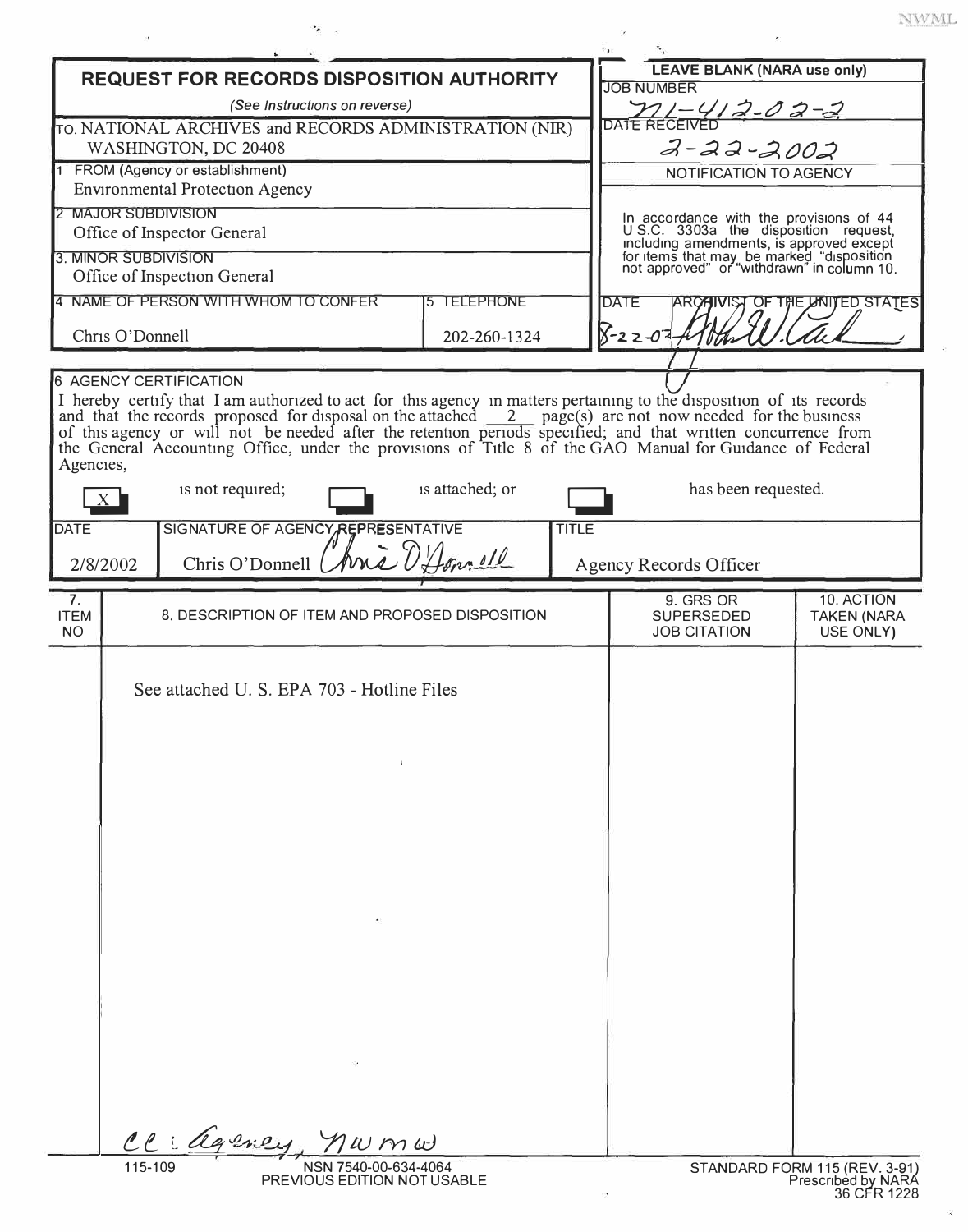# **DRAFT OF 11/26/01**

# **U.S. EPA RECORDS SCHEDULE**

**SERIES TITLE:** Hotline Files

浑

**PROGRAM:** Inspector General

**EPA SERIES NO:** 703

**AGENCY FILE CODE:** INSP 703

**NARA DISPOSAL AUTHORITY:** Pending (Use this number to retire records to the FRC)

**APPLICABILITY:** Agency-wide

*IDENTIFYING INFORMATION:*  **DESCRIPTION:** Contains:

a. Record copy of documents relating to Hotline complaints which include internal forms, memos and correspondence with responsible officials, synopses of case, and copies of closing reports.

b. Electronic versions created with electronic mail and word processing systems.

**ARRANGEMENT:** Arranged by fiscal year and thereunder by case number/referral number.

**TYPE OF RECORDS:** SPECIFIC RESTRICTIONS:<br>Case files and the set of privacy Act System #30

Privacy Act System #30 - OIG Hotline Allegation System Confidential Business Information Enforcement Sensitive Information

 $\mathcal{L}_{\mathcal{A}}$  , and  $\mathcal{L}_{\mathcal{A}}$ 

**MEDIUM: VITAL RECORD:** Paper, electronic

**FUNCTIONS SUPPORTED:**  Program management and oversight

**SPECIFIC LEGAL REQUIREMENTS:**  Inspector General Act, 5 U.S.C. Appendix, § 7(a)